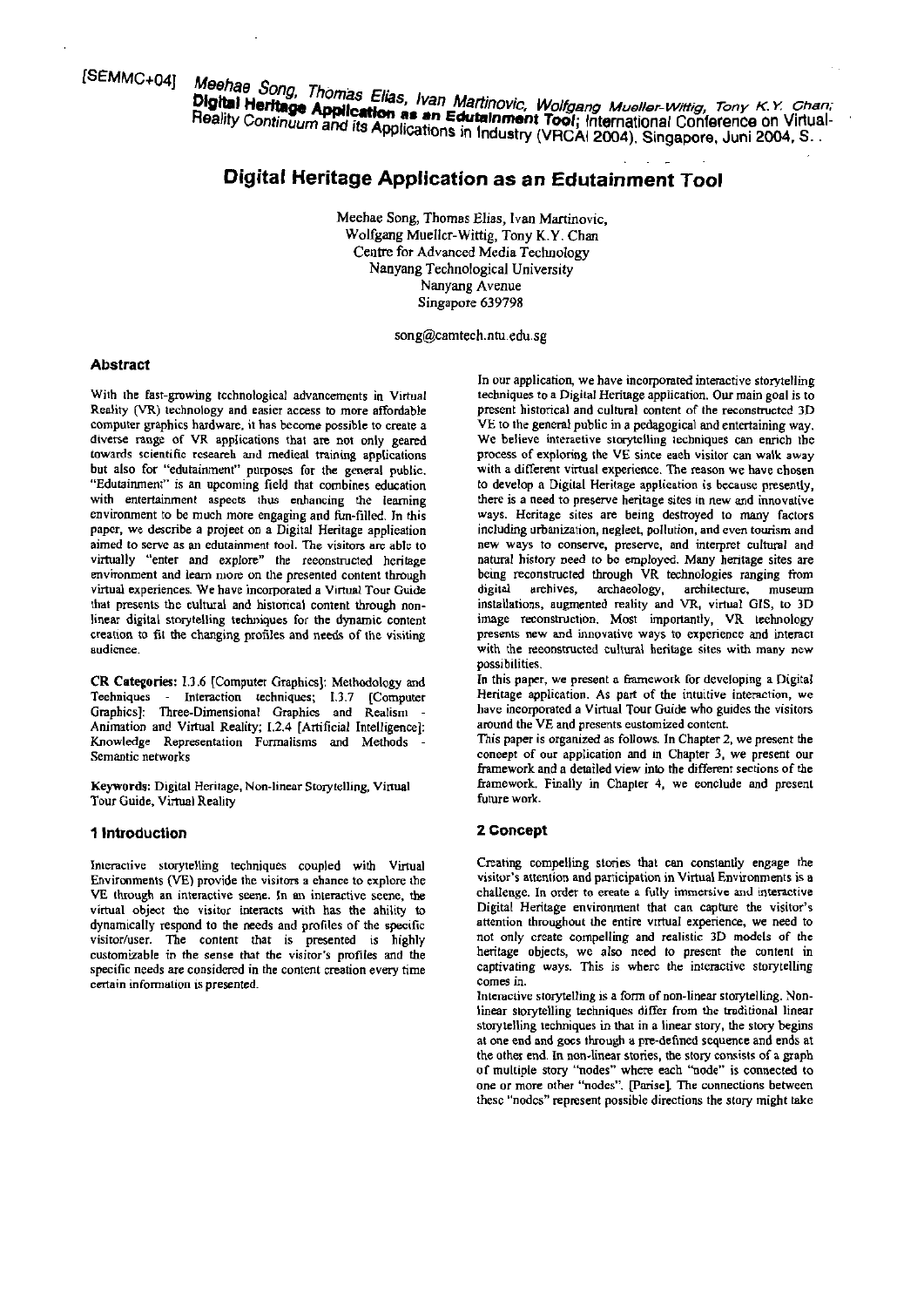and the branching from one "node" to the next can be either community developed distinct customs, cuisine and even their<br>being random or be based on some sort of division system, when hanguage, as they blended Chinese and

Cavazza [2001] presents the different approaches to interactive The 3D models that have been created can be broadly storytelling that differ by the respective emphasis on the various categorized into dynamic models and sta storytelling that differ by the respective emphasis on the various aspects of the storytelling such as emphasis **on** the user [Cavazza et al. 2001, Perlin and Goldberg 1995], the plot [Sgouros ct **nl.** 19961, **or** the artificial characters [Mateas 19971. In our paper, we have put the emphasis on the user through the implementation of User Mudeling achicved through tracking each user and ereating **a** unique profile for each user **Here.** the users **are** modelled by using the concept af stereotypes. Each **usrr** *has* **a** user profile that dercnbes, arnong othen, interests, the state of knowledge, methods for presenting information, age, gender, place of residence, and time. This profile allows for the presentation of infomation relevant to the **user.** For example, if the user is young, the same information can be pressnted in **n** more game-like way according to the user model that has been created for that specific user.

Information on the different users and all the possible exhibits are stored in a database in the system. The information on the exhibits is represented as a weighted **graph** of intetconnected exhibits where they are actually the different "nodes" of the graph. in the weighted graph, each of the nodes has a diffexnt prioritization whieh is constantly changing and set according to the profile of the visitor. Each exhibit is selected based on the user's interests and needs thus this network of interconnected exhibits allows for the dynamic creation of stories unique for eaeh visitor. Section 32.3 describes the non-linear storytelling technique in detaii.

#### **3 Framework**

Figure 1 shows the overall framework for the Digital Heritage application. It is divided into Content Creation and Content Presentation. Content Creation component is the process of gathering infomation and generating a reusable library of realistic 3D mudels **for** thc Digital Heritage scenario. All the heritage objects as well **as** the Vimial Tour Guide are created in this component. Additional information that is shown to the visitors are also ereated and stored in a database. The Content Presentation component is responsible for displaying the content to the visitors in a pedagogieal and engaging manner. To achieve this eoal. we have imolemented a Chinese ~~lligm~h~ bmsh into the system **ar a ukr** interactiondeviee tn aid the users in navigating around the scenario and executing commands to the Virtual Tour Guide. Non-linear sturytelling techniques are incorporated in this component by tracking the visitors and creating the User Models. The following sections will describe the components in greater detail.

is the core of the application. The heritage content has to be rieh and abundant not only historically but also culturally, it has to be able to capture the curiosities of the general public and encourage them to come back for more. Being situated in Singapore, it was quite easy for us to select the rich culture of the Peranakans as the heritage content local to Singapore and its region. Peranakans are an important part in the history of Singapore. They are descendants of an early Chinese community that settled in the Malay Archipelago since the 17th century. Peranakans evolved as a result of intermarriages between these early Chinese settlers and the Malay. This unique

own language, as they blended Chinese and Malay ways of life to fom a new and rich cultwe.



Figure 1: Overall Framework

#### **3.1.2 Virfual Tour Guide**

The Virtual Tour Guide that has been modelled is of Chinese ethnicity and dressed in traditional Peranakan clothing to fit the Peranakan profile. For the face modelling, a base face was created using NURBS modelling techniques and fiom this base head, viseme face sets were derived. Visemes are the mouth positions/shapes of a particular sound in speech. The base head uses these different visemes as targets to 'morph' between the different mouth shapes according to the analyzed sound files. The body of the Virtual Tour Guide was modelled using subdivisian surface modelling techniques and ihen mapped with a base hierarchical skeleton in order to generate animation sets. **The** Vimial Tour Guide will have in its Iibrary a set of prespoken speech for the eultwal and heritage content he will present to the visitors and a set of basic locomotion such as walking and climbing up the stairs.

# **3.1.3 Cultural Objects**

The Peranakans have a rich material culture in a variety of areas such as ceramies, furniture, and embroidery and silverware. High-quality textwes were used **to** pressnt thesc 3D models in the object library. An extensive library of Peranakan objects arc currently being built and these objects are capable of fast realtime rendering. For data acquisition, we have gathered **3.1 Content Creation information** on the Peranakan material culture by visiting Peranakan museums exhibits, through specialized books on the Interesting content selection in any Digital Heritage application Straits-Chinese, and through aetual heritage site visits. Figure 2<br>shows the Virtual Tour Guide and a Peranakan hall.



Figure 2: Virtual Tour Guide and Peranakan Hall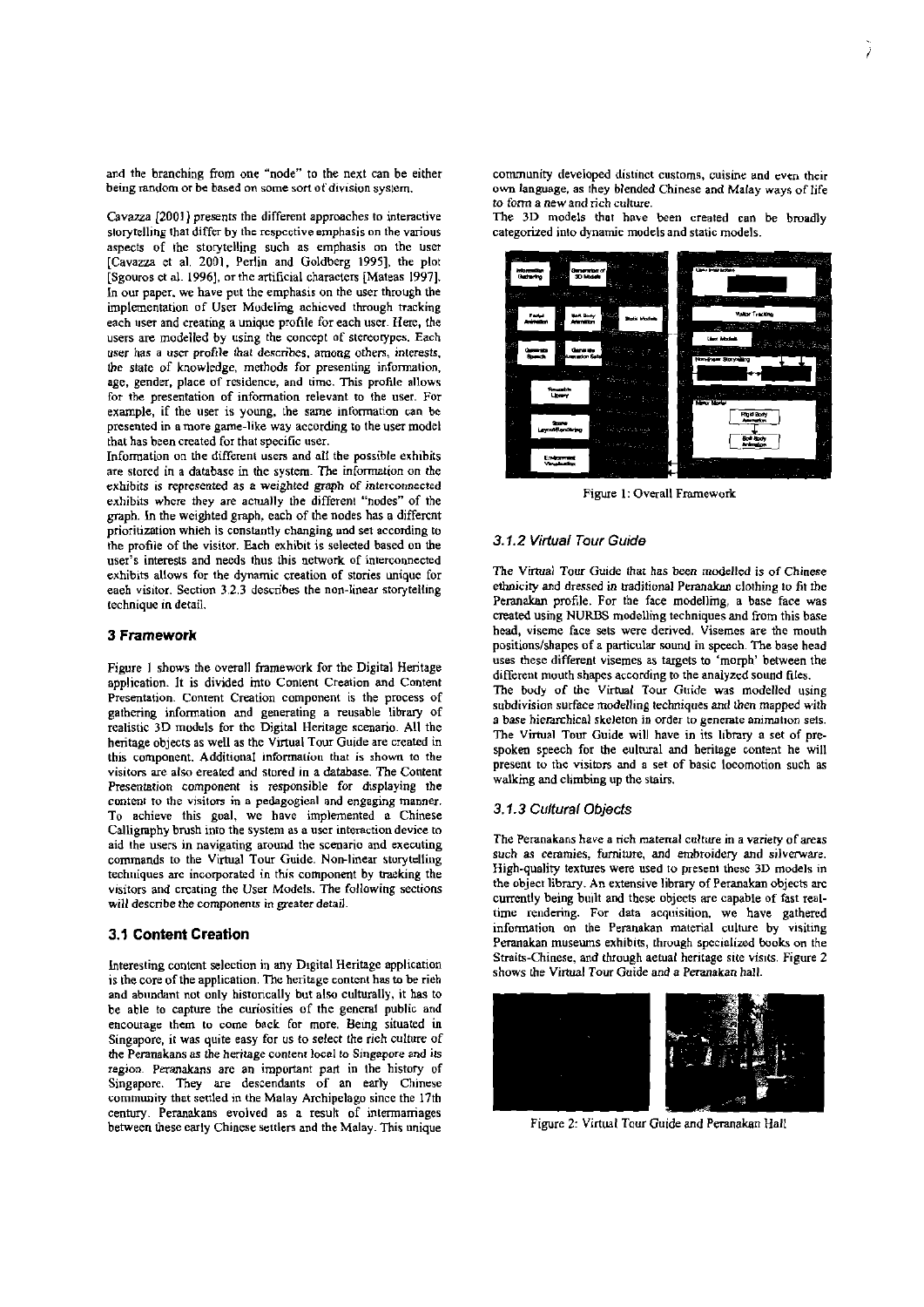# **3.2 Content Presentation**

The content that has been created, including the 3D models of the exhibits, video sequences, images, and text spoken by the Virtual Tour Guide, is presented to the visitor in real-time. Visitors can walk through and explore the virtual rooms much like in a real museum. They can also request for more information on the exhibits from the Virtual Tour Guide. However, rather than duplicating the passivity of a museum. our goal is a system that is capable of learning the preferences and interests of the visitors and to show them the specific content they are interested in directly. This is achieved through visitor tracking and nonlinear storytelling techniques. Visitor tracking gathers information from the visitor that indicates the eontent she/he is interested in. The storytelling uses this information to learn about the visitor, select the right content, and eompose a story out of small information ehunks.

# 3.2.1 User Interaction

Visitors can interact with the system in various ways. They can navigate and walk through the virtual rooms and explore the exhibits inside them at their own pace. They can also sclect exhibits they are interested in to get more information. Visitors ean also interact with the Virtual Tour Guide. They ean call him whenever they need to ask him questions that they select from menus. Visitors can also follow the tour guide and take part in an interactive tour, stop the tour whenever they wish, and eontinue it later.

We utilize an interaction method that is easy to use, correlates with the content of the Digital Heritage application, and inereases its edutainment value. Such interaction methods have been used in other Digital Heritage applications. An example is the Dunhuang Art Cave where a flashlight is used [Lutz and Weintke 1999]. We are using a Chinese Calligraphy brush as an interaction device. Calligraphy is an art dating back to the earliest day of history and a very familiar tool to the Asian culture. The visitor holds the calligraphy brush in one hand and a small drawing board in the other. She/he ean use the brush either to write Chinese eharacters and symbols on the board or to point with it at the screen in order to navigate and select exhibits and menu items. The Virtual Tour Guide introduces new visitors to the usage of the brush and board and explains Chinese characters that the system understands. A tracking system is used to detect the position and orientation of the brush and board. A simple ray test shows whether the visitor points with the brush at the screen or writes on the board. The ray originates at the position of the brush and runs through its handle and tip. The navigation is restricted to walking on the ground. The visitor turns to the left or right when she/he points at the appropriate side of the screen and moves forwards and backwards when she/he points at the top or bottom of the sereen, respectively.

Chinese characters can be written on the drawing board to execute commands. An example is the Chinese character "Ren" which means "Person". It is used to call the Virtual Tour Guide. All Chinese characters consist of strokes that have to be written in a speerfic order. We utilize an online Chinese character recognition that analyses the strokes while the visitor writes them. Afterwards it looks up the Chinese character that matches the recognized stroke sequence. Examples for recognition methods based on the detection of strokes can be found in [Amin and Sum 1993] and [Calhoun at al. 2002]. We only use Chinese characters that consist of a few strokes and hence are easy to memorize and can be written quickly. The character

"Ren" for example only consists of two strokes. These characters are also suitable for visitors with no command of written or spoken Chinese. These visitors can gain their first experiences in writing Chinese which makes the interaction device itself a part of the culture to be explored.



Figure 3: Calligraphy Brush Interaction

# 3.2.2 Visitor Tracking and Visitor Profiles

In order to create a personalized tour with content that is interesting to the current visitor, the Virtual Tour Guide has to know who the visitor is and track his/her behaviour. Each new visitor is asked to fill out a short survey. If she/he is willing to complete it, the Virtual Tour Guide creates a profile from the obtained information such as age, gender, and place of residence. Besides this basic data, the Virtual Tour Guide constantly tracks the behaviour of the visitor. Tracking the way the visitor moves around and interacts within the virtual scene can provide information that shows if the visitor is bored, exited, or interested in a particular exhibit. The three most important parameters to track are Object Holding Power. Attention, and Request. The Object Holding Power as defined by Serrell [1997] is the time that a user spends in front of an exhibit. The Virtual Tour Guide assumes that the longer the time, the more interested the visitor is. The seeond parameter that is tracked is the attention that the visitor gives to the Virtual Tour Guide by following his recommendations. If a visitor follows a recommendation it can be coneluded that she/he is interested in the appropriate exhibit or topie. The third parameter measures how often a visitor requests information from the Virtual Tour Guide and what kind of information she/he wants to know. A high number of requests indicate interest. All the gathered data, such as which rooms have been visited and which exhibits have been viewed are the tracked parameters that are saved in the profile and ean be used immediately and thus affect the remainder of the tour or the next tour when the same visitor returns.

## 3.2.3 Nonlinear Storytelling

The Virtual Tour Guide imparts information to the visitor by using nonlinear storytelling techniques. Rather than following a predefined tour and listening to a story that is the same for all visitors, the visitor is allowed and eneouraged to make choices that determine the development of the tour and story. This is made possible by segmenting the information in small and easily-understood information chunks. These information chunks can be combined according to the choices and preferences of the visitor that are stored in the profile and constantly updated by the visitor tracking. The result is a personalized tour. Nonlinear Storytelling techniques have been utilized in numerous systems. Examples can be found in [Braun 2002] and [Clanton et al. 1998].

The following two sections explain two integral parts of nonlinear storytelling. The first addresses the hierarchical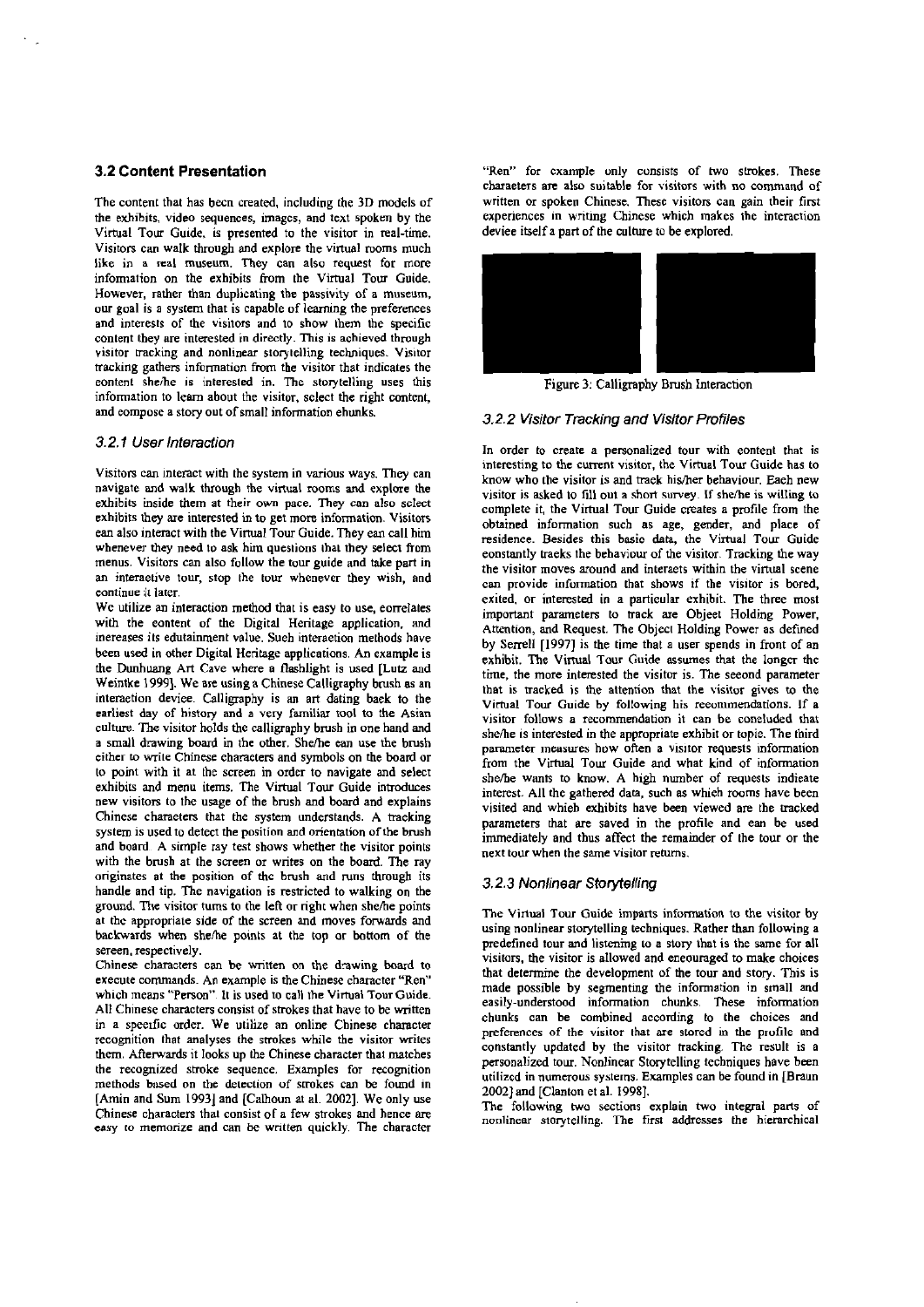relationship between the infomation chunks and the sccond describes the learning system that enables the Virtual Tour Guide to sclect the relevant information chunks.

Nonlinear storytelling relies **on** a hierarchy of relationships berween infomation chunks. **The** hierarchy defmes in which wav the infomation chunks can be combined. We Chose a weighted, bidirectional graph of interconnected exhibits as the overall hierarchy for our Digital Heritage scenario. Each node of the graph contains all the prioritized information chunks about one exhibit. These information chunks can be text, that the Vimial **Tour** Guide narrates, or videos, images. and other media that can be shown to the visitor. The edges between nodes represmt **a** relationship between exhibits. All edges outgoing from one node make up the various ways in which the story and tour **can** continue.



Figure 4: Information Hierarchy for Linear and Nonlinear Storytelling

The Virtual Tour Guide decides which of the information chunks of the current exhibit he presents. Depending on the interest of the visitor that **can be** une **ur mors.** lic **also** chooser one of the outgoing edges to continue the story and tour with. The Virtual Tour Guide uses his learning system and the profile af the visitor to make these seleetions. In addition, the visitor **can** ask for specific iofomiation **or** exhibits directly.

Due to the chosen hierarchy it is possible that a visitor is presented with infomtion abaut the same exhibit but at **a**  different time and in a different context. We distinguish between the overall importance of exhibits and their importance in a particular context. An example is an exhibit Iike **a** silver plate. It can be shown and inentioned in the context of arts and crafts. If, at a later point in time, the story deals with the dining room, the Virtual Tour Guide may decide that it is important to 3how and give infomiation about the same silver plate **even**  though thc visitor has **seen** it already. However, he will choore information chunks that were not presented to the visitor before.

The leaming system of the Vimial **Tour** Guide uses the visitor profile and the information hierarchy to decide on how to proceed with the story and tour. The result of one learning step is a modification of the weights and priorities in the infomation hierarchy graph. The Virtual Tour Guide uses loeal and global leaming. Local leaming only uses data that the current visitor provides, whereas the global learning uses data collected from all visitors.

The local leaming is **a** concept of an aciivatiun **neiwork.** After the visitor tracking detects that the visitor is interested in an exhibit, the local learning increases the importance of this exhibit and also increases the importancc of all cxhibits that **are**  near the selected one by increasing the weight of outgoing edges. The visitor's intcrest is deteeted when she/he cither spends more time in front of an exhibit than the exhibit's holding time **ar** request infamatian **on** this exhibit. Lesming by increasing the weights of exhibits is called positive leaming. We also utilise negative learning whereby the weights and prionties **are** decreased. This happens when the visitor is obviously not interested in an exhibit. This is detected by the visitar mcking when rhe visitor passes by an exhibit **or** when shehe does not follow the Virtual Tour Guide's recommendation to take a look at an exhibit. The local learning can have an immediate effect on the visitor because the Vimal Tour Guide immediately uses the modified graph to decide on the next exhibit. The adjusted weights and priorities are stored in the visitor profile. They retlect the preferences of this visitor and have **na** immediate effect **on** other visiton. The next time this visitor uses the application, the values of the information hierarchy graph will be adjusted according to her/his profile. Other known visitors have their own version of the information hierarchy graph. New visitors start with the default one that is defined by the global leaming.

The global learning analyses the profiles of all visitors. This is mggered whenever a visitor leaves or after **a** defined time period. Modifications of the global leaming **can** have an effect on all visitors. One goal of the global learning is to verify and adjust the three parameters Object Holding Power, Attention, and Request that **are** tracked for each exhibit. The second goal is to adjust the weights and priorities of the default information hierarchy graph for new visitors. Since the Virtual Tour Guide does not know the interests and preferences of new visitors, he shows them the exhibits that were interesting to the majority of previous visitors by using the default graph and following the edges with the highest weights and presenting the information chunks with the highest priorities. The global learning is dependanr **on** and improves with the nwnber of visitors.

The Virtual Tour Guide also has a small set of behavioural states with transitions between them. These states are used to trigger different interventions of the Virtual Tour Guide. An intervention means that the Vimial Tour Guide appars in front of the visitor even if he was not called. This happens when he has to infom the visitor about important infomation. An example is when the visitor passes by an important exhibit that she/he has not seen. Another example for an intervention is offering assistance when the visitor seems to be lost **or** has problems navigating. The transition from one behavioural stage to the other is triggered and controlled by the visitor tracking.

#### 4 **Conclusions and Future Work**

In **this papcr,** wc presented **s** framwork for developing **a**  Digital Heritage application. To aehieve ow goal of crcaling **a**  dynamic Digital Heritage application that is both pedagogical and entertaining and one that is user-friendly to the general public, we incorporated intuitive interaction metbods such **as**  the Virtual Tour Guide and the Chinese Calligraphy brush and well **as** non-linear storytelling techniques that presents customized content based on visitor tracking and visitor profiles. The Virtual Tour Guide is able to 'learn' the user's behaviours and intentions and dynamically change the context of the visits personalized for each user. Integration of a Chinese calligraphy brush provides further freedom to the users.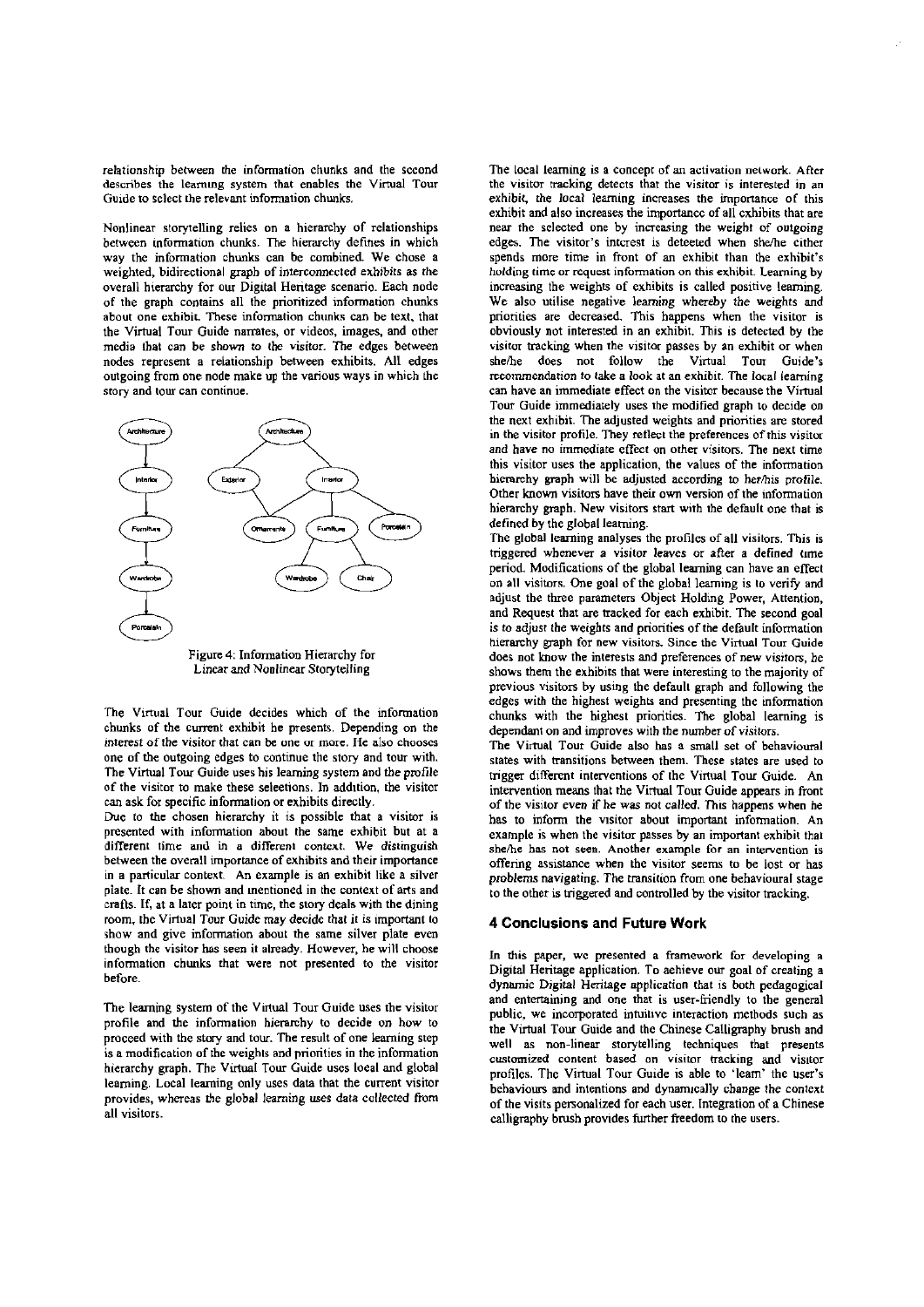Future work includes developing more natural facial expressions and animation sets for the Virtual Tour Guide, further exploitation of the possibilities of using the calligraphy brush as an interaction device, further implementation of the user tracking system for Virtual Tour Guide learning and personalized virtual tours, and to conduct user test studies to evaluate the proposed interaction methods.

#### **Acknowledgements**

We thank Prof. Dr.-Ing. José L. Enearnação for providing the environment in which this work was possible. We also thank Mr. Peter Lee from the Peranakan Association, and all our colleagues and students at our laboratory - especially Henry Kohtz, Marko Neuschulz, Sim Feng, David Chun Eng Yeo, Ang Kah Kin, and Adrian Soh. Without their work we would not have been able to achieve the results presented herein.

#### **References**

- AMIN, A. and SUM, K. C. 1993. Hand-Printed Chinese Character Recognition. In Inaugural Australian and New Zealand Conference on Intelligent Information Systems, 1993.
- BRAUN, N. 2002. Storytelling & Conversation to Improve the Fun Factor in Software Applications. In Conference on Human Factors in Computing Systems, Workshop Funologie, Minneapolis, Minnesota, SIGCHI, ACM, USA.
- CALHOUN, C., STAHOVICH, T., KURTOGLU, T. and KARA L. B. 2002. Recognizing multi-stroke symbols. In 2002 AAAI Spring Symposium Series - Sketch Understanding, Technical report.
- CAVAZZA, M., CHARLES, F., and MEAD, S.J., 2001.Agents' Interaction in Virtual Storytelling. In IVA2001 conference proceedings on Intelligent Virtual Agents
- CAVAZZA, M., CHARLES, F., and MEAD, S.J., 2001. Characters in Search of an Author: Al-based Virtual Storytelling. In the First International Conference on Virtual Storytelling, Avignon, France.
- CLANTON, C., MARKS, H., MURRAY, J., FLANAGAN, M. AND ARBLE, F. 1998. Interactive narrative: stepping into our own stories. In CHI 98 conference summary on Human factors in computing systems.
- LUTZ, B., WEINTKE, M. 1999. Virtual Dunhuang Art Cave: A Cave within a CAVE in Proceedings of Eurographics 1999, Milan..
- MATEAS, M., 1997. An Oz-Centric Review of Interactive Drama and Believable Agents. Technical Report CMU-CS-97-156, Department for Computer Science, Carnegie Mellon University, Pittsburgh, USA.
- PARISE, J. Storytelling. http://www-2.cs.cmu.edu/~iparise/research/storytelling/.
- PERLIN, K., and GOLDBERG, A., 1995. JMPROV: A System for Scripting Interactive Actors in Virtual Worlds. In the Proceedings of SIGGRAPH 1995. New Orleans, USA.
- SGOUROS, N.M., PAPAKONSTANTINOU, G. and TSANAKAS, P., 1996. A Framework for Plot Control in Interactive Story Systems in the Proceedings AAAI'96, Portland, AAAI Press,